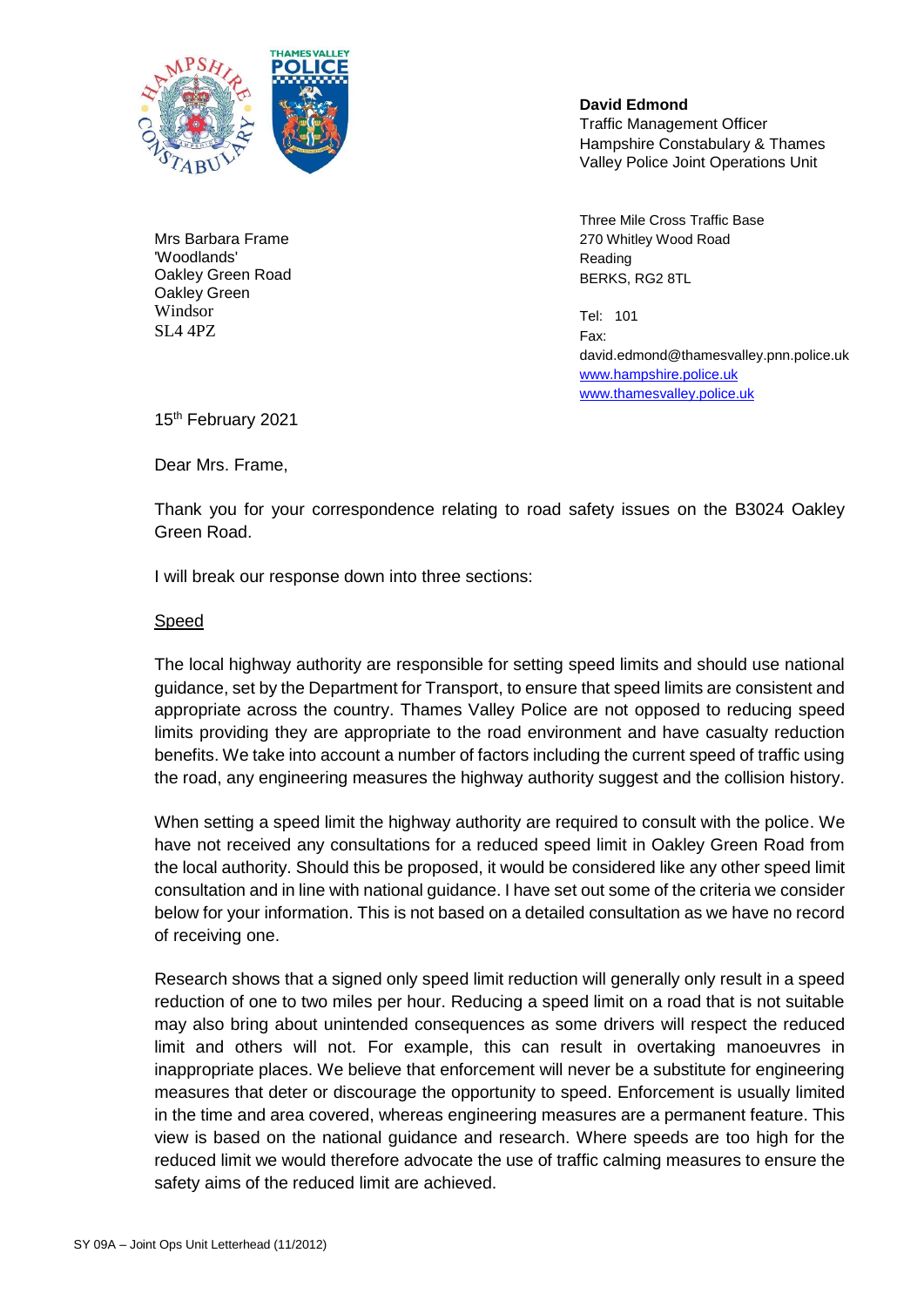The point I wish to emphasise is that reducing a speed limit by signage alone is unlikely to achieve compliance and the safety aims of the reduced limit will not be met. It also has the potential to criminalise otherwise safe drivers and introduce unintended consequences that may actually be detrimental to road safety.

## Road Safety

Thames Valley Police takes road safety very seriously; we deal with all aspects of road traffic legislation from minor road traffic offences, criminality on the road network, collisions, and road deaths. We have many competing priorities which necessitates a risk-based approach to prioritising enforcement activity. Many of the high-risk roads in our force area are in the county of Berkshire; we believe it is right to use an evidenced-based approach to target our limited resources to areas of high risk and harm.

I have reviewed your message and the data available to us. The collision statistics for the B3024 Oakley Green Road indicate it is a comparatively low risk area. There have been three slight and one serious injury collision recorded in the last five-year period, from  $1<sup>st</sup>$ September 2015 to  $31<sup>st</sup>$  August 2020. This does not include a cluster of six collisions that occurred on the A308 at the junction with the B3024 where I note, from other correspondence I am copied into, junction improvements are planned. All of the collisions on Oakley Green Road are associated with turning movements, three at junctions and one at the entrance to a private driveway. None of these collisions involves heavy goods vehicles and excess speed is not listed as a contributory factor.

## 7.5t Weight Limit

The Royal Borough of Windsor and Maidenhead consulted with Thames Valley Police about the 7.5t weight limit in July 2019. Weight limits implemented in this manner are difficult to enforce due to the exemptions contained within the Traffic Regulation Order. It involves a Police Officer following the potential offender through the entire length of the restriction before the vehicle can be stopped to prove the offence. According to our information, the signage in place does not consistently mark a clear end to the restriction, which makes it difficult for drivers to comply with and for authorities to enforce. In addition, Police have no powers to stop goods vehicles to inspect delivery notes, nor do the drivers have any obligation to show them or divulge their destination. There are many exceptions to the traffic regulation order, including delivery drivers, drivers servicing local works and others.

The weight limit is extensive, extending from the A330 Ascot Road east towards the outskirts of Windsor. Goods vehicles travelling south from Maidenhead to Ascot or Bracknell are displaced through the urban area of Windsor, passed a number of schools and into areas that are already saturated with traffic. The plans supplied by the local authority did not identify any preferred routes or signed diversions for drivers who are unfamiliar with the area to follow and there was no evidence that the highway authority had consulted with the Freight Transport and Road Hauliers Association.

Whilst we will never say we will not enforce road traffic restrictions we do have to prioritise our enforcement activity. Trading Standards are able to enforce weight limit restrictions, it may be worth contacting your local team to see what enforcement they can offer.

I will make contact with your neighbourhood policing team to see what support they can give you.